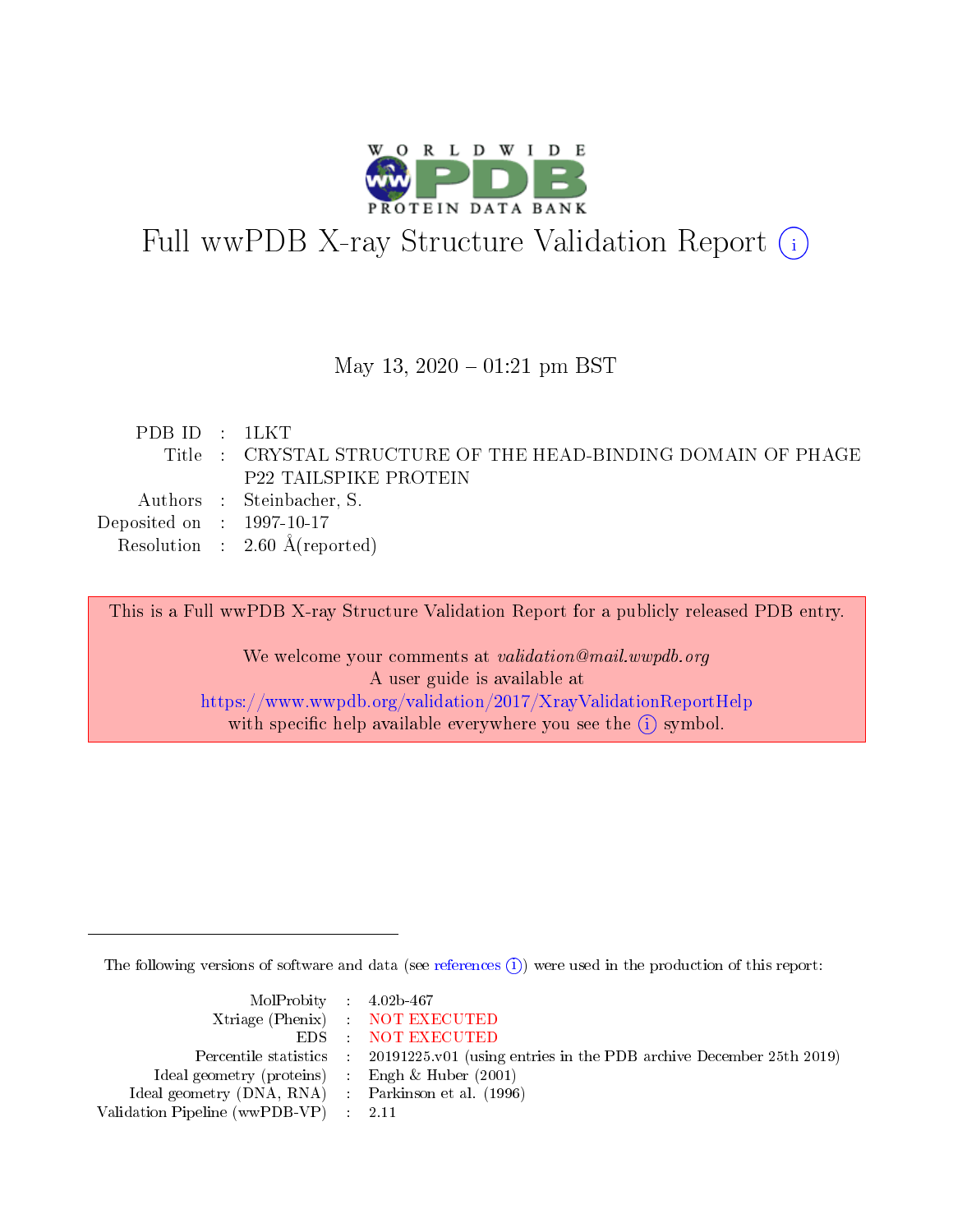# 1 [O](https://www.wwpdb.org/validation/2017/XrayValidationReportHelp#overall_quality)verall quality at a glance  $(i)$

The following experimental techniques were used to determine the structure: X-RAY DIFFRACTION

The reported resolution of this entry is 2.60 Å.

Percentile scores (ranging between 0-100) for global validation metrics of the entry are shown in the following graphic. The table shows the number of entries on which the scores are based.



| Metric                | Whole archive       | Similar resolution                                        |  |  |  |  |
|-----------------------|---------------------|-----------------------------------------------------------|--|--|--|--|
|                       | (# $\rm{Entries}$ ) | $(\#\text{Entries}, \text{resolution range}(\text{\AA}))$ |  |  |  |  |
| Clashscore            | 141614              | $3518(2.60-2.60)$                                         |  |  |  |  |
| Ramachandran outliers | 138981              | $3455(2.60-2.60)$                                         |  |  |  |  |
| Sidechain outliers    | 138945              | $3455(2.60-2.60)$                                         |  |  |  |  |

The table below summarises the geometric issues observed across the polymeric chains and their fit to the electron density. The red, orange, yellow and green segments on the lower bar indicate the fraction of residues that contain outliers for  $\geq=3$ , 2, 1 and 0 types of geometric quality criteria respectively. A grey segment represents the fraction of residues that are not modelled. The numeric value for each fraction is indicated below the corresponding segment, with a dot representing fractions  $\leq=5\%$ 

Note EDS was not executed.

| Mol          | Chain         | Length | Quality of chain |     |    |
|--------------|---------------|--------|------------------|-----|----|
| 1            | А             | 104    | 69%              | 27% |    |
| 1            | B             | 104    | 74%              | 23% |    |
| -1           | $\mathcal{C}$ | 104    | 68%              | 30% |    |
| $\mathbf{1}$ | D             | 104    | 67%              | 28% | 5% |
|              | E             | 104    | 70%              | 28% |    |
|              | $\mathbf{F}$  | 104    | 66%              | 32% |    |

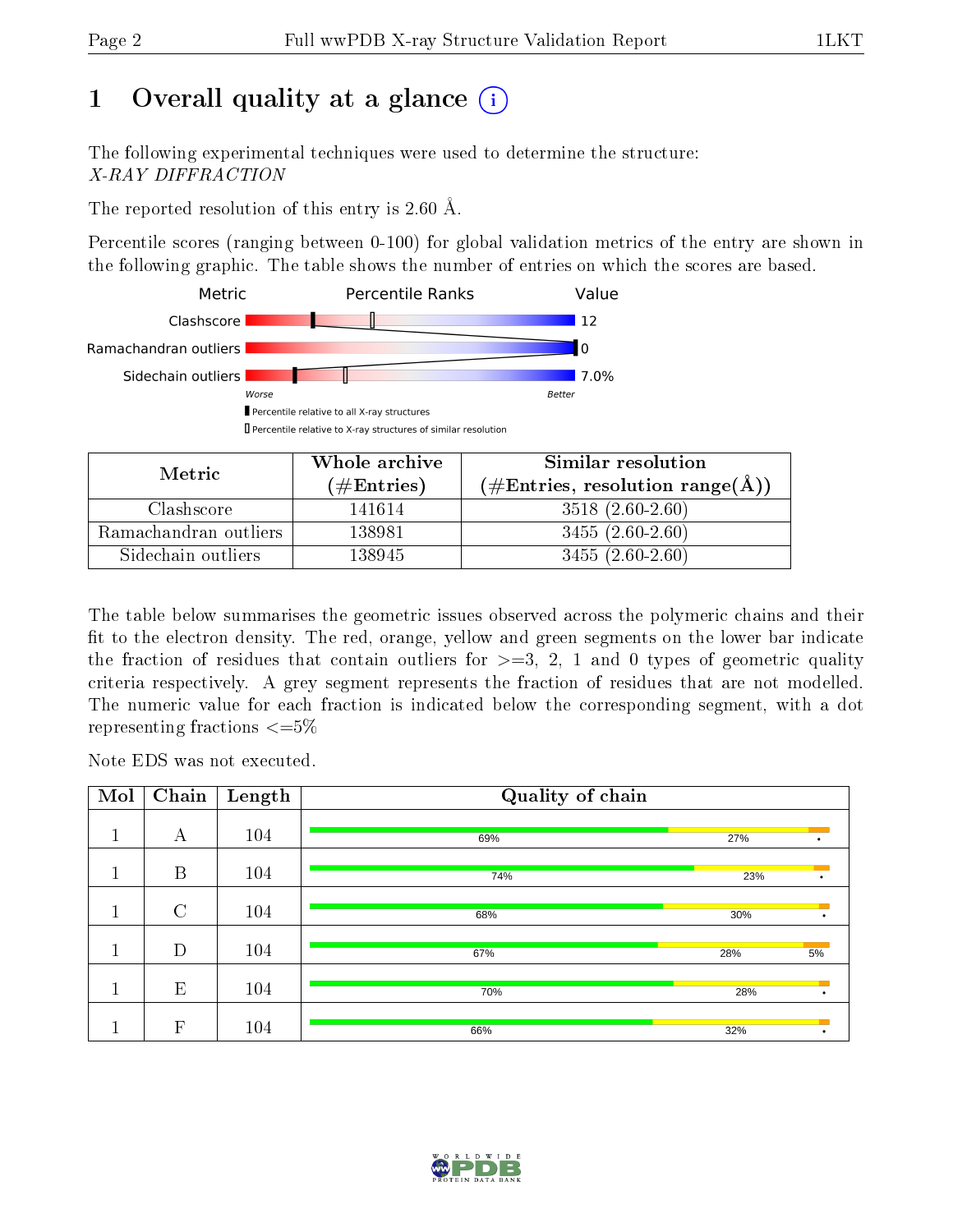# 2 Entry composition (i)

There are 2 unique types of molecules in this entry. The entry contains 7140 atoms, of which 1926 are hydrogens and 0 are deuteriums.

In the tables below, the ZeroOcc column contains the number of atoms modelled with zero occupancy, the AltConf column contains the number of residues with at least one atom in alternate conformation and the Trace column contains the number of residues modelled with at most 2 atoms.

| Mol | Chain         | Residues |       |               | Atoms   |     |          |             | ZeroOcc        | AltConf  | Trace |  |
|-----|---------------|----------|-------|---------------|---------|-----|----------|-------------|----------------|----------|-------|--|
|     | A             | 104      | Total | C             | Η       | Ν   | $\Omega$ | S           |                | 0        | 0     |  |
|     |               |          | 974   | 507           | 177     | 136 | 153      |             | 0              |          |       |  |
|     | B             | 104      | Total | C             | Η       | N   | O        | S           | $\overline{0}$ | 0        | 0     |  |
|     |               |          | 974   | 507           | 177     | 136 | 153      | 1           |                |          |       |  |
|     | $\mathcal{C}$ | 104      | Total | $\mathcal{C}$ | H       | N   | $\Omega$ | S           | 0              | 0        | 0     |  |
|     |               |          | 974   | 507           | 177     | 136 | 153      |             |                |          |       |  |
|     | $\mathcal{D}$ | 104      | Total | $\mathcal{C}$ | $\rm H$ | Ν   | $\left($ | S           | $\overline{0}$ | $\theta$ | 0     |  |
|     |               |          | 974   | 507           | 177     | 136 | 153      | $\mathbf 1$ |                |          |       |  |
|     | E             | 104      | Total | C             | Η       | Ν   | Ω        | S           | $\theta$       | 0        | 0     |  |
|     |               |          | 974   | 507           | 177     | 136 | 153      | 1           |                |          |       |  |
|     | $\mathbf{F}$  | 104      | Total | $\mathcal{C}$ | H       | N   | $\Omega$ | S           | 0              |          |       |  |
|     |               |          | 974   | 507           | 177     | 136 | 153      |             |                | 0        |       |  |

Molecule 1 is a protein called TAILSPIKE PROTEIN.

• Molecule 2 is water.

| Mol            | Chain   | <b>Residues</b> | Atoms                                               | ZeroOcc        | $\operatorname{AltConf}$ |
|----------------|---------|-----------------|-----------------------------------------------------|----------------|--------------------------|
| $\overline{2}$ | А       | 75              | Total<br>Η<br>$\left( \right)$<br>225<br>150<br>75  | $\overline{0}$ | $\overline{0}$           |
| $\overline{2}$ | Β       | 82              | Total<br>Η<br>$\left( \right)$<br>246<br>164<br>82  | $\overline{0}$ | $\overline{0}$           |
| $\overline{2}$ | $\rm C$ | 40              | Η<br>Total<br>$\left( \right)$<br>120<br>80<br>40   | $\theta$       | $\theta$                 |
| $\overline{2}$ | D       | 103             | Η<br>Total<br>$\left( \right)$<br>309<br>206<br>103 | $\theta$       | $\overline{0}$           |
| $\mathcal{D}$  | E       | 99              | Total<br>Η<br>$\left( \right)$<br>297<br>198<br>99  | $\overline{0}$ | $\overline{0}$           |
| $\mathcal{D}$  | F       | 33              | H<br>Total<br>$\Omega$<br>66<br>99<br>33            | 0              | $\theta$                 |

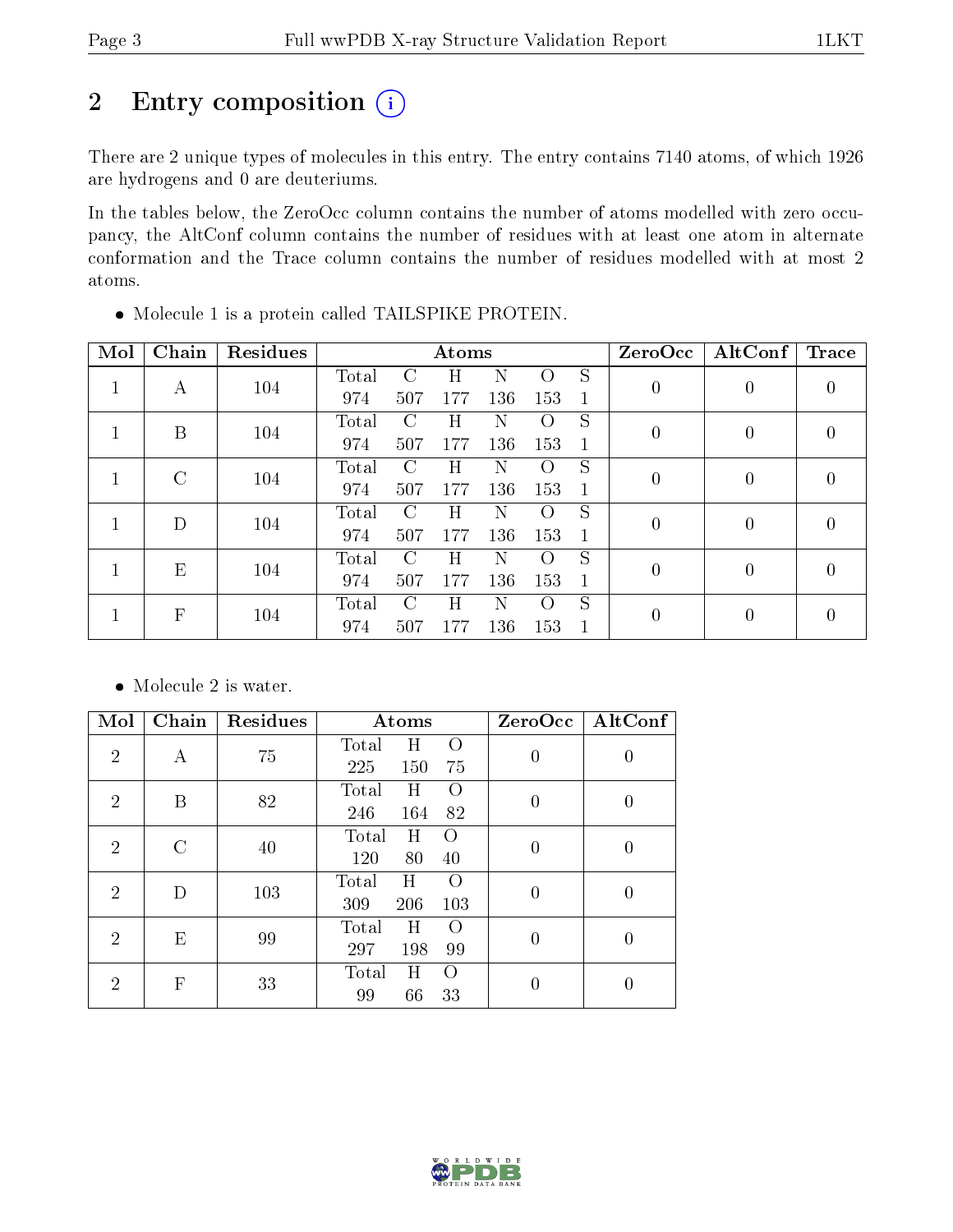# 3 Residue-property plots  $(i)$

These plots are drawn for all protein, RNA and DNA chains in the entry. The first graphic for a chain summarises the proportions of the various outlier classes displayed in the second graphic. The second graphic shows the sequence view annotated by issues in geometry. Residues are colorcoded according to the number of geometric quality criteria for which they contain at least one outlier: green  $= 0$ , yellow  $= 1$ , orange  $= 2$  and red  $= 3$  or more. Stretches of 2 or more consecutive residues without any outlier are shown as a green connector. Residues present in the sample, but not in the model, are shown in grey.

Note EDS was not executed.



• Molecule 1: TAILSPIKE PROTEIN

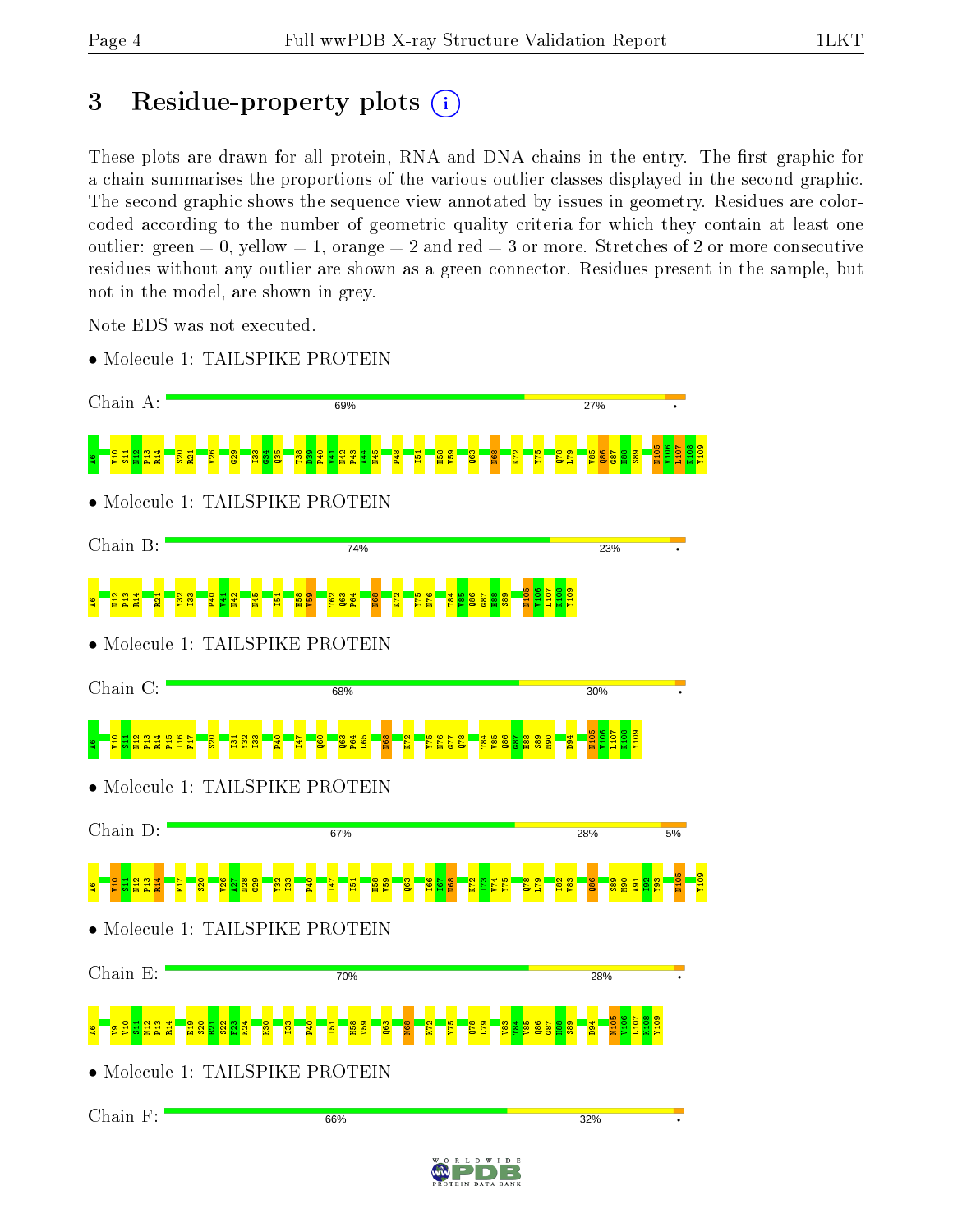|   |  |  |  |      |  | <u> 4 0 1 </u> | <u>ြေ</u>      | ത | യത |  | $\sim$ | $\sim$ |          | െ | <b>NOW!</b> | N 10 N | $\infty$ | <b>I all</b> |  | $\sim$ |  |  |
|---|--|--|--|------|--|----------------|----------------|---|----|--|--------|--------|----------|---|-------------|--------|----------|--------------|--|--------|--|--|
| ஜ |  |  |  | ---- |  |                | <b>Service</b> |   |    |  |        |        | <u>.</u> |   |             |        | F.       | w            |  |        |  |  |

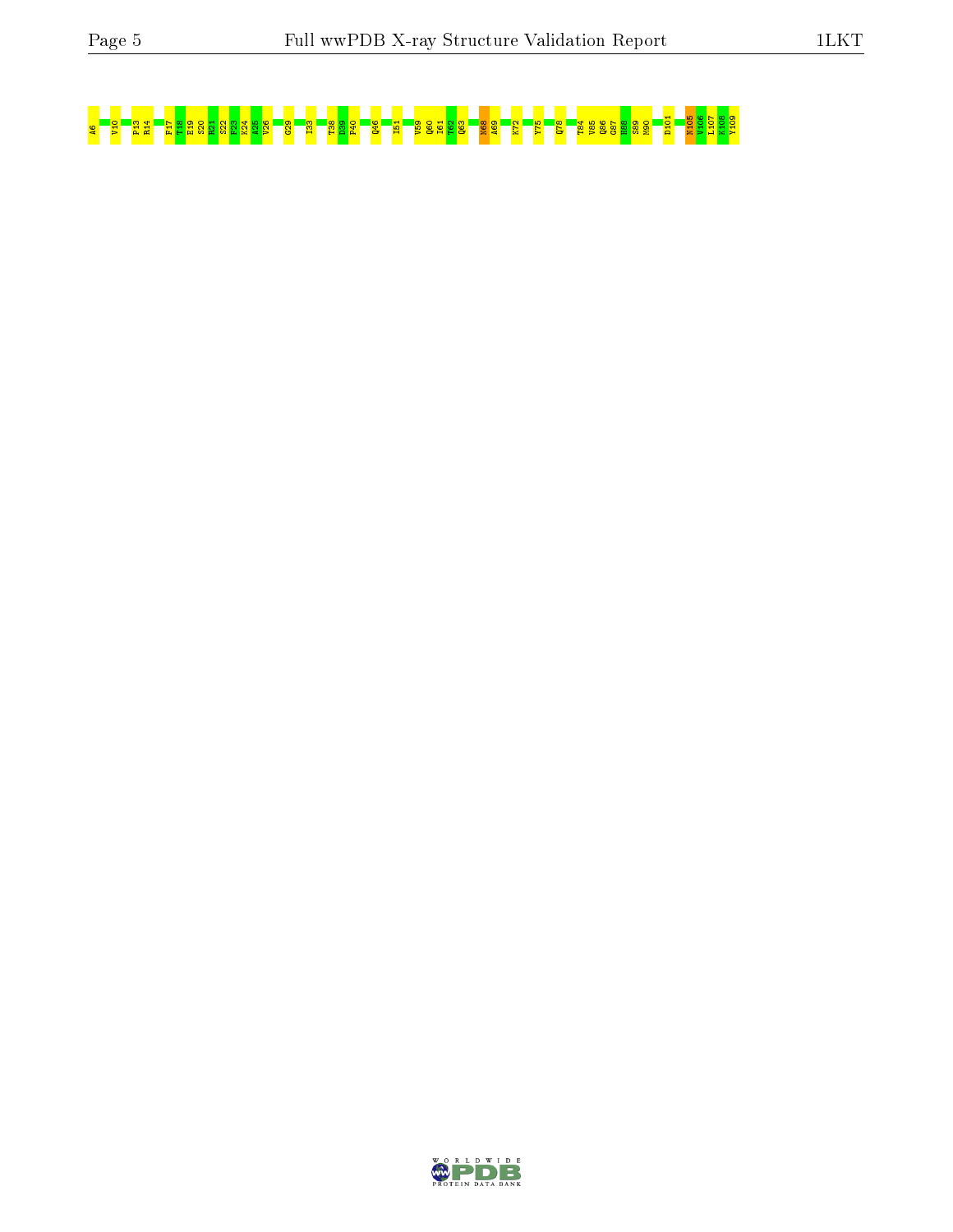# 4 Data and refinement statistics  $(i)$

Xtriage (Phenix) and EDS were not executed - this section is therefore incomplete.

| Property                               | Value                                           | Source    |  |  |
|----------------------------------------|-------------------------------------------------|-----------|--|--|
| Space group                            | P 1 21 1                                        | Depositor |  |  |
| Cell constants                         | $57.30\text{\AA}$<br>82.10Å<br>73.80Å           | Depositor |  |  |
| a, b, c, $\alpha$ , $\beta$ , $\gamma$ | $90.90^\circ$<br>$90.00^\circ$<br>$90.00^\circ$ |           |  |  |
| Resolution $(A)$                       | 8.00<br>- 2.60                                  | Depositor |  |  |
| % Data completeness                    | $96.5(8.00-2.60)$                               | Depositor |  |  |
| (in resolution range)                  |                                                 |           |  |  |
| $\mathrm{R}_{merge}$                   | 0.08                                            | Depositor |  |  |
| $\mathrm{R}_{sym}$                     | (Not available)                                 | Depositor |  |  |
| Refinement program                     | X-PLOR                                          | Depositor |  |  |
| $R, R_{free}$                          | (Not available)<br>0.199                        | Depositor |  |  |
| Estimated twinning fraction            | No twinning to report.                          | Xtriage   |  |  |
| Total number of atoms                  | 7140                                            | wwPDB-VP  |  |  |
| Average B, all atoms $(A^2)$           | 16.0                                            | wwPDB-VP  |  |  |

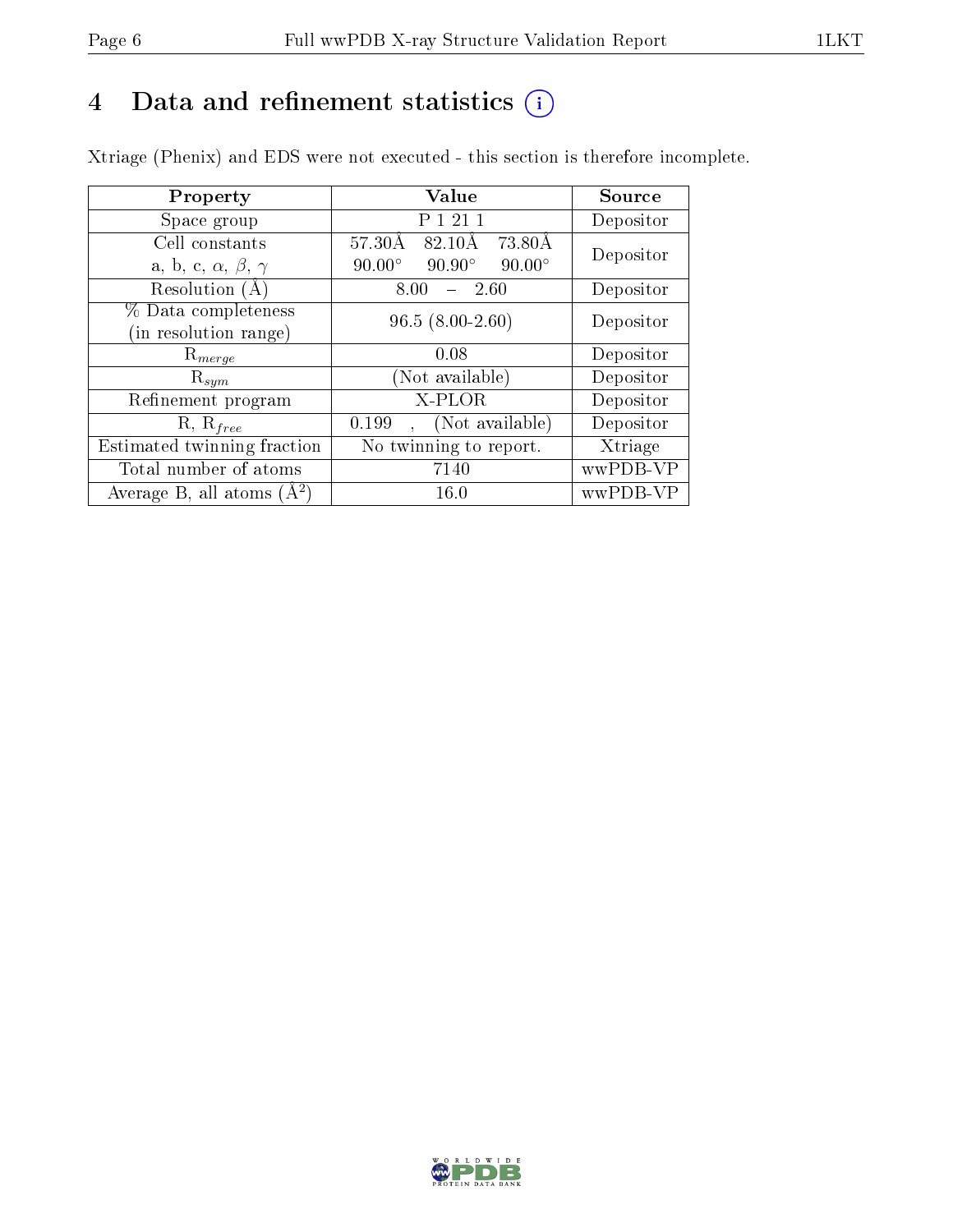# 5 Model quality  $(i)$

# 5.1 Standard geometry  $(i)$

The Z score for a bond length (or angle) is the number of standard deviations the observed value is removed from the expected value. A bond length (or angle) with  $|Z| > 5$  is considered an outlier worth inspection. RMSZ is the root-mean-square of all Z scores of the bond lengths (or angles).

| Mol          | Chain  |             | Bond lengths | Bond angles |             |  |  |
|--------------|--------|-------------|--------------|-------------|-------------|--|--|
|              |        | <b>RMSZ</b> | Z   > 5      | <b>RMSZ</b> | # $ Z  > 5$ |  |  |
| $\mathbf{1}$ |        | 0.46        | 0/812        | 0.65        | 0/1109      |  |  |
| 1            | В      | 0.45        | 0/812        | 0.66        | 0/1109      |  |  |
| 1            | С      | 0.44        | 0/812        | 0.68        | 0/1109      |  |  |
| $\mathbf{1}$ | $\Box$ | 0.47        | 0/812        | 0.68        | 0/1109      |  |  |
| $\mathbf{1}$ | E      | 0.46        | 0/812        | 0.68        | 0/1109      |  |  |
| 1            | F      | 0.45        | 0/812        | 0.68        | /1109       |  |  |
| All          | Αll    | 0.45        | 4872         | 0.67        | /6654       |  |  |

There are no bond length outliers.

There are no bond angle outliers.

There are no chirality outliers.

There are no planarity outliers.

# $5.2$  Too-close contacts  $(i)$

In the following table, the Non-H and H(model) columns list the number of non-hydrogen atoms and hydrogen atoms in the chain respectively. The H(added) column lists the number of hydrogen atoms added and optimized by MolProbity. The Clashes column lists the number of clashes within the asymmetric unit, whereas Symm-Clashes lists symmetry related clashes.

| Mol | Chain | $\bf Non-H$ | H (model) | H(added)         | <b>Clashes</b> | <b>Symm-Clashes</b> |
|-----|-------|-------------|-----------|------------------|----------------|---------------------|
|     | A     | 797         | 177       | 798              | 24             | 3                   |
|     | В     | 797         | $177\,$   | 798              | 19             |                     |
|     | C     | 797         | 177       | 798              | 18             | $10\,$              |
|     | Ð     | 797         | 177       | 798              | 30             | 2                   |
|     | Е     | 797         | $177\,$   | 798              | 24             | 3                   |
|     | F     | 797         | 177       | 798              | 23             | 6                   |
| 2   |       | 75          | 150       | 0                |                | 5                   |
| 2   | В     | 82          | 164       | 0                |                |                     |
| 2   | C     | 40          | 80        | $\left( \right)$ |                |                     |
| 2   |       | 103         | 206       |                  | 5              | 3                   |

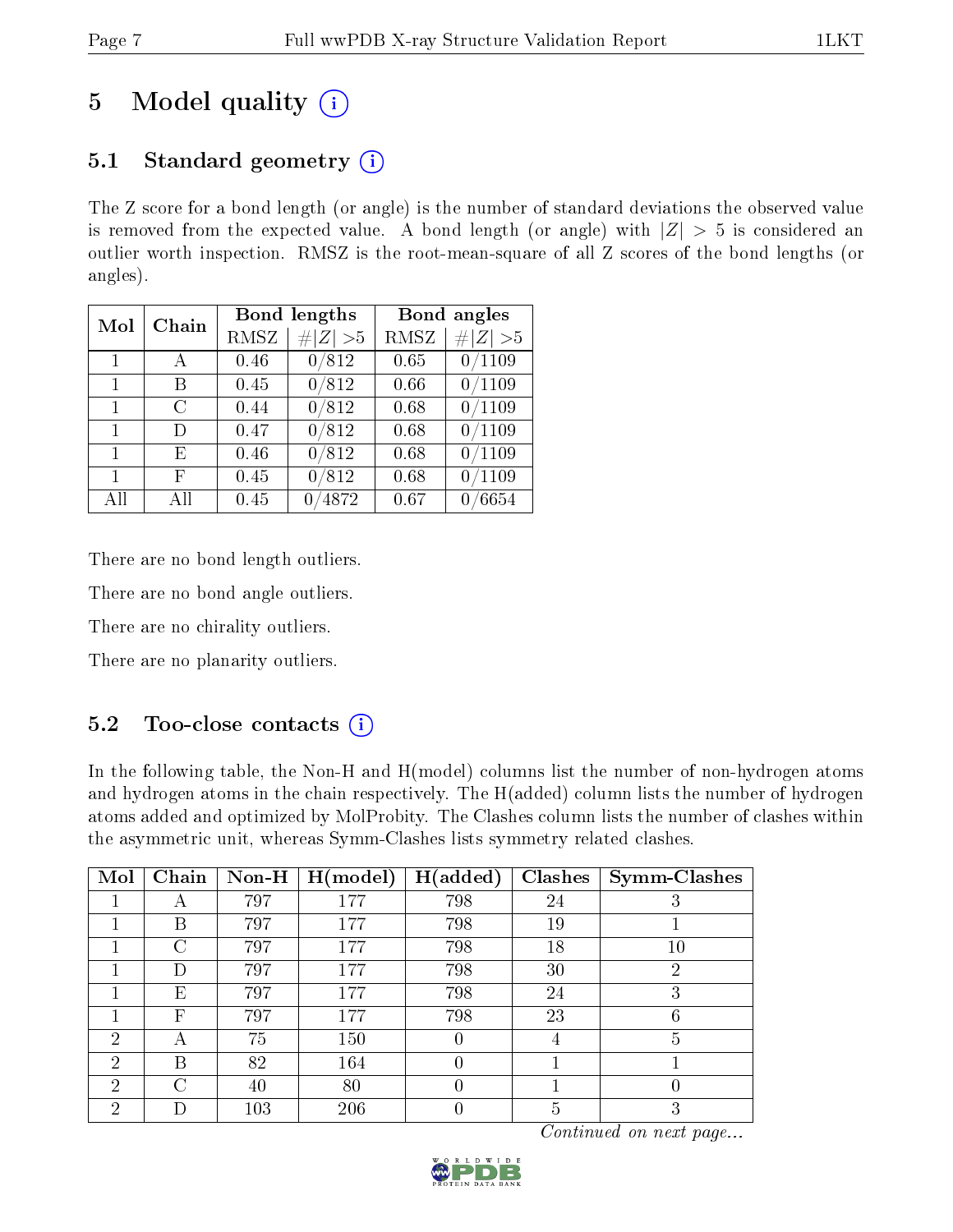The all-atom clashscore is defined as the number of clashes found per 1000 atoms (including hydrogen atoms). The all-atom clashscore for this structure is 12.

All (119) close contacts within the same asymmetric unit are listed below, sorted by their clash magnitude.

| Atom-1              | Atom-2             | Interatomic       | Clash           |
|---------------------|--------------------|-------------------|-----------------|
|                     |                    | distance $(A)$    | overlap $(\AA)$ |
| 1: E:87: GLY: HA3   | 1:E:107:LEU:HD22   | 1.74              | 0.69            |
| 1:E:85:VAL:HA       | $1:$ F:6:ALA:HA    | 1.73              | 0.69            |
| 1: A:33: ILE:H      | 1:A:63:GLN:NE2     | 1.90              | 0.69            |
| 1: D:90:MET:SD      | 2:E:114:HOH:O      | 2.50              | 0.68            |
| 1:B:40:PRO:HG3      | 1:B:89:SER:OG      | 1.94              | 0.67            |
| 1: E: 109: TYR: CD1 | $1:$ F:13:PRO:HB2  | 2.28              | 0.66            |
| 1: A: 51: ILE: HB   | 1: A:59: VAL:HG13  | 1.76              | 0.66            |
| 1:D:13:PRO:HB2      | $1:$ F:109:TYR:CD1 | 2.33              | 0.64            |
| 1:B:68:ASN:ND2      | 1:B:72:LYS:H       | 1.95              | 0.64            |
| 1:B:105:ASN:HD21    | 1:B:107:LEU:HB2    | 1.61              | 0.64            |
| $1:$ F:51:ILE:HB    | 1:F:59:VAL:HG13    | 1.82              | 0.61            |
| 1:E:33:ILE:H        | 1:E:63:GLN:HE22    | 1.48              | 0.61            |
| 1: D: 17: PHE: HE2  | 1: D:90:MET:HE1    | 1.65              | 0.60            |
| 1: E: 51: ILE: HB   | 1:E:59:VAL:HG13    | 1.81              | 0.60            |
| 1:A:87:GLY:HA3      | 1:A:107:LEU:HD22   | 1.82              | 0.60            |
| 1: A:42: ASN:HB3    | 1:A:45:ASN:ND2     | 2.17              | 0.60            |
| 1:E:33:ILE:H        | 1: E: 63: GLN: NE2 | 2.00              | 0.60            |
| 1:F:40:PRO:HG3      | $1:$ F:89:SER:OG   | 2.02              | 0.60            |
| 1:C:40:PRO:HG3      | 1:C:89:SER:OG      | 2.03              | 0.59            |
| 1:E:30:LYS:HD2      | 2:E:122:HOH:O      | 2.02              | 0.58            |
| 1: A:33: ILE:H      | 1: A:63: GLN: HE22 | 1.49              | 0.58            |
| 1:B:109:TYR:CD1     | 1:C:13:PRO:HB2     | 2.40              | 0.57            |
| 1: A: 109: TYR: CD1 | 1:B:13:PRO:HB2     | 2.39              | 0.57            |
| 1:A:40:PRO:HG3      | 1: A:89: SER:OG    | $\overline{2.05}$ | 0.57            |
| 1: E: 75: TYR: O    | 1: E: 78: GLN: HG2 | 2.05              | 0.57            |
| 1: E:40: PRO:HG3    | 1:E:89:SER:OG      | $\overline{2.05}$ | 0.56            |
| 1:C:105:ASN:HD21    | 1:C:107:LEU:HB2    | 1.69              | 0.56            |
| 1: A:68: ASN:ND2    | 1:A:72:LYS:H       | 2.03              | $0.56\,$        |
| 1: D: 40: PRO:HG3   | 1:D:89:SER:OG      | 2.05              | $0.56\,$        |
| 1:E:105:ASN:HD21    | 1:E:107:LEU:HB2    | 1.69              | 0.56            |
| 1:A:86:GLN:HB3      | 2:A:121:HOH:O      | 2.06              | 0.55            |



Mol | Chain | Non-H | H(model) | H(added) | Clashes | Symm-Clashes 2 | E | 99 | 198 | 0 | 5 | 2  $2 \mid F \mid 33 \mid 66 \mid 0 \mid 1 \mid 0$ All | All | 5214 | 1926 | 4788 | 119 | 18

Continued from previous page...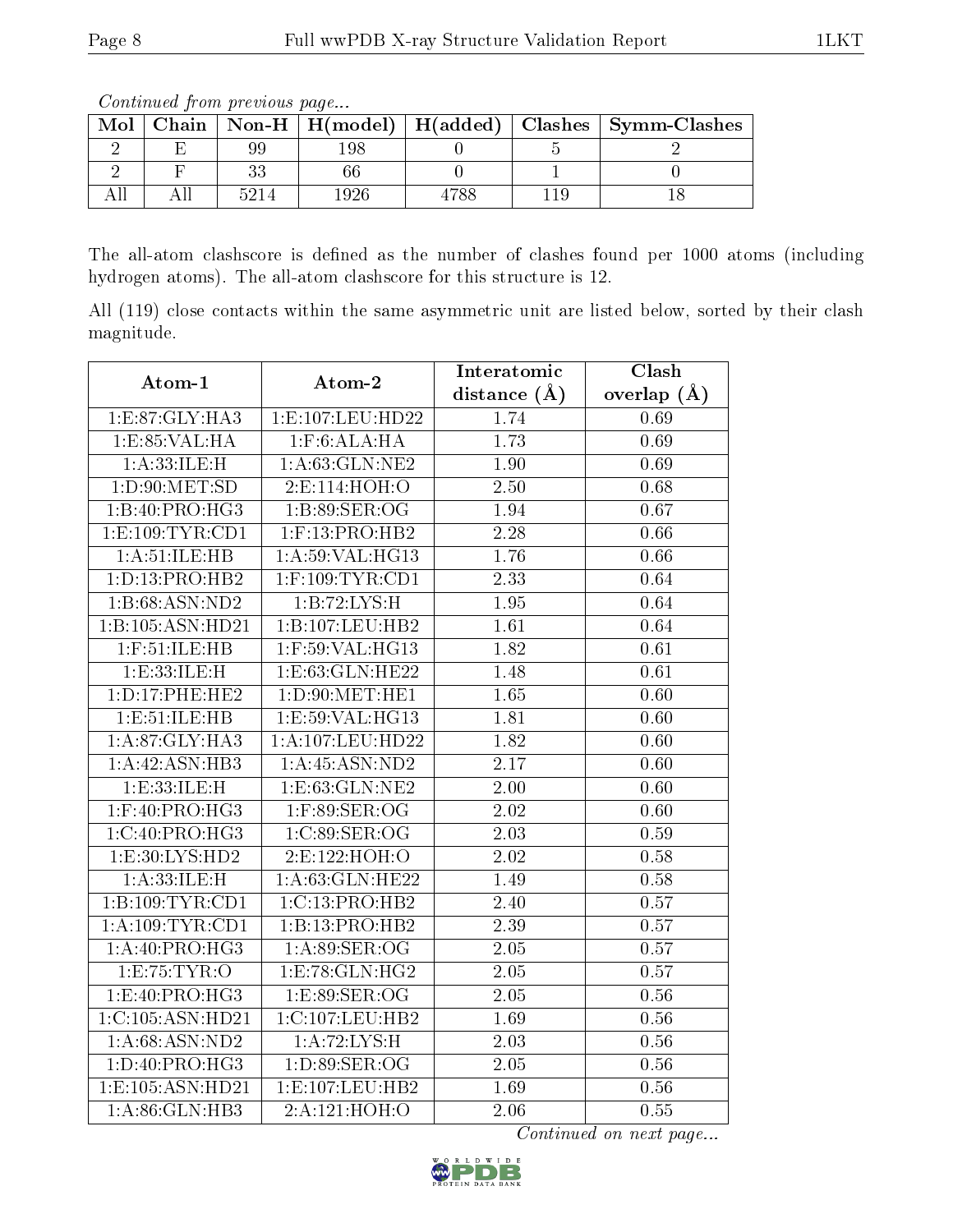| Continued from previous page |                              | Interatomic       | $\overline{\text{Clash}}$ |
|------------------------------|------------------------------|-------------------|---------------------------|
| Atom-1                       | Atom-2                       | distance $(A)$    | overlap $(A)$             |
| 1:B:33:ILE:H                 | 1:B:63:GLN:HE22              | 1.53              | 0.55                      |
| 1:E:9:VAL:H <sub>G11</sub>   | 2:F:136:HOH:O                | 2.05              | 0.54                      |
| 1:D:79:LEU:HD21              | $1:$ F:20:SER:CB             | 2.37              | 0.54                      |
| $1:$ F:75:TYR:O              | 1:F:78:GLN:HG2               | 2.08              | 0.54                      |
| 1: D: 75: TYR: O             | 1: D: 78: GLN: HG2           | 2.07              | 0.54                      |
| 1:C:33:ILE:H                 | 1:C:63:GLN:NE2               | 2.05              | 0.54                      |
| 1: D:33: ILE:H               | 1: D:63: GLN: NE2            | 2.05              | 0.53                      |
| 1: D:26: VAL:HG12            | 1: D:29: GLY: HA3            | 1.88              | 0.53                      |
| 1: A:51: ILE: O              | 1: A:58: HIS: HA             | 2.09              | 0.53                      |
| 1:A:13:PRO:HB2               | 1:C:109:TYR:CD1              | 2.44              | 0.53                      |
| 1:A:86:GLN:HB2               | 2:A:178:HOH:O                | 2.09              | 0.53                      |
| 1: D:82: ILE: O              | 1: E:10: VAL:HG13            | 2.09              | 0.52                      |
| 1: D: 51: ILE: HB            | 1:D:59:VAL:HG13              | 1.91              | 0.52                      |
| 1:D:109:TYR:CD1              | 1: E: 13: PRO: HB2           | 2.44              | 0.51                      |
| 1:A:11:SER:HB2               | $1:C:15:PRO:H\overline{B3}$  | 1.93              | 0.51                      |
| 1: A:85:VAL:HA               | 1:B:6:ALA:HA                 | 1.92              | 0.51                      |
| 1:C:33:ILE:H                 | 1:C:63:GLN:HE22              | 1.57              | 0.51                      |
| 1:B:33:ILE:H                 | 1:B:63:GLN:NE2               | 2.09              | 0.51                      |
| $1:$ F:68:ASN:ND2            | $1:$ F:72:LYS:H              | 2.08              | 0.50                      |
| 1:E:83:VAL:HG23              | 1: F:6: ALA: HB1             | 1.92              | 0.50                      |
| $1:$ F:87:GLY:HA3            | 1:F:107:LEU:HD22             | 1.93              | 0.50                      |
| 1: D: 28: ASN: ND2           | 2:D:117:HOH:O                | 2.42              | 0.50                      |
| 1:B:87:GLY:HA3               | 1:B:107:LEU:HD22             | 1.94              | 0.50                      |
| 1: D:51: ILE: HB             | 1: D: 59: VAL: CG1           | 2.42              | 0.50                      |
| 1:E:12:ASN:ND2               | 2:E:131:HOH:O                | 2.44              | 0.49                      |
| 1:D:79:LEU:HD21              | $1:$ F:20:SER:HB3            | 1.94              | 0.49                      |
| 1:D:105:ASN:HD22             | 1: D: 105: ASN: C            | 2.16              | 0.49                      |
| 1:D:47:ILE:HG21              | 2:D:174:HOH:O                | $\overline{2.12}$ | 0.49                      |
| 1:B:33:ILE:HG21              | 1:B:84:THR:HG21              | 1.96              | 0.48                      |
| $1:$ F:19:GLU:HB2            | $1:$ F:22:SER:O              | 2.13              | 0.48                      |
| 1:F:105:ASN:HD21             | $1:$ F:107:LEU:HB2           | 1.78              | 0.48                      |
| 1:C:33:ILE:HG21              | 1:C:84:THR:HG21              | 1.96              | 0.48                      |
| 1:C:17:PHE:HE2               | 1:C:90:MET:HE1               | 1.78              | 0.47                      |
| 1:D:83:VAL:HG12              | 1:E:9:VAL:HA                 | 1.95              | 0.47                      |
| 1: A:75:TYR:O                | 1: A:78: GLN: HG2            | 2.14              | 0.47                      |
| 1:B:51:ILE:HB                | $1:B:\overline{59:VAL:HG13}$ | 1.97              | 0.47                      |
| $1:C:31:ILE:H\overline{B}$   | 1:C:65:LEU:HB2               | 1.97              | 0.47                      |
| 1: B: 51: ILE: O             | 1:B:58:HIS:HA                | 2.15              | 0.47                      |
| 1: D: 33: ILE:H              | 1:D:63:GLN:HE22              | 1.63              | 0.46                      |
| 1: D:68: ASN:ND2             | 1:D:72:LYS:H                 | 2.14              | 0.46                      |
| 1: E: 19: GLU: HB2           | 1:E:22:SER:O                 | 2.16              | 0.46                      |

Continued from previous page.

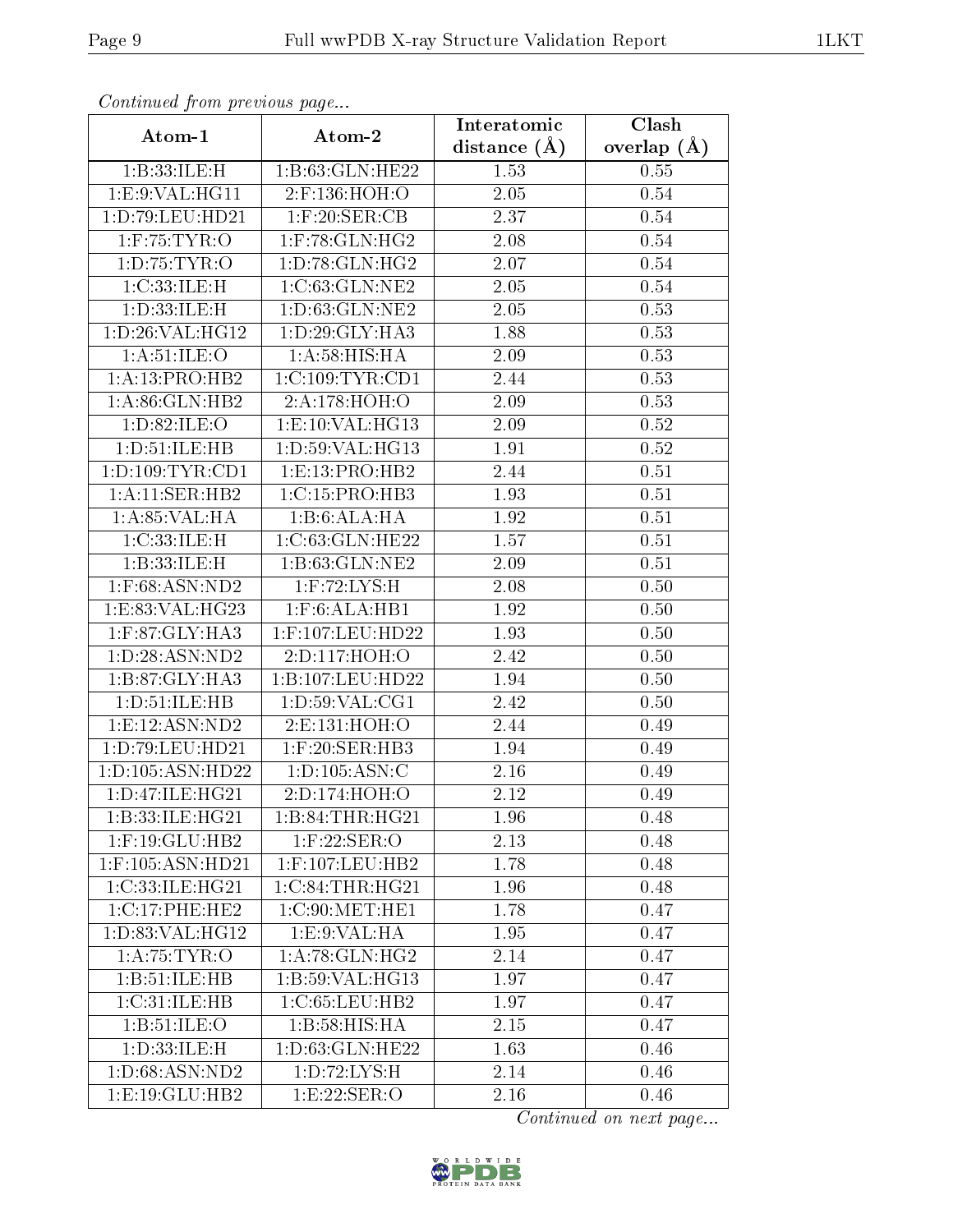|                             | Continued from previous page          |                  | Clash             |
|-----------------------------|---------------------------------------|------------------|-------------------|
| Atom-1                      | Atom-2                                | distance $(\AA)$ | overlap $(\AA)$   |
| 1:A:48:PRO:HA               | 2:A:111:HOH:O                         | 2.15             | 0.45              |
| $1:$ F:26:VAL:HG12          | $1:$ $F:29:$ GLY: $HA3$               | 1.98             | 0.45              |
| 1:B:105:ASN:C               | 1:B:105:ASN:HD22                      | 2.20             | 0.45              |
| 1:B:32:TYR:CE1              | 1:B:64:PRO:HB3                        | 2.51             | 0.45              |
| 1: A: 35: GLN: HB2          | 1: A:38:THR:OG1                       | 2.17             | 0.45              |
| 1:D:79:LEU:HD21             | $1:$ F:20:SER:HB2                     | 1.97             | 0.45              |
| 1:C:94:ASP:HB2              | 2:C:132:HOH:O                         | 2.17             | 0.45              |
| 1:C:47:ILE:HD11             | 1:C:88:HIS:HB3                        | 2.00             | 0.44              |
| 1: D: 17: PHE: CE2          | 1: D:90:MET:HE1                       | 2.50             | 0.44              |
| 1: A: 51: ILE: HB           | 1: A:59: VAL:CG1                      | 2.46             | 0.43              |
| 1: C:17: PHE: HE2           | 1:C:90:MET:CE                         | 2.30             | 0.43              |
| 1:A:105:ASN:HD21            | 1:A:107:LEU:HB2                       | 1.83             | 0.43              |
| 1:B:42:ASN:HB3              | 1:B:45:ASN:ND2                        | 2.33             | 0.43              |
| 1:E:105:ASN:HD22            | 1: E: 105: ASN: C                     | 2.21             | 0.43              |
| 1:E:51:ILE:O                | 1:E:58:HIS:HA                         | 2.18             | 0.43              |
| 1: A:26: VAL:HG12           | 1:A:29:GLY:HA3                        | 2.01             | 0.43              |
| 1: E:68: ASN:ND2            | 1: E: 72: LYS: H                      | 2.16             | 0.43              |
| 1: A:79: LEU: HD21          | 1:C:20:SER:HB3                        | 2.01             | 0.43              |
| $1:D:14:A\overline{RG:NH2}$ | 2:D:165:HOH:O                         | 2.52             | 0.42              |
| $1:$ F:38:THR:O             | $1:$ F:40:PRO:HD3                     | 2.19             | 0.42              |
| 1:B:75:TYR:O                | 1:B:76:ASN:HB2                        | 2.19             | 0.42              |
| 1:A:105:ASN:HD22            | 1: A: 105: ASN: C                     | 2.21             | 0.42              |
| 1:C:68:ASN:ND2              | 1:C:72:LYS:H                          | 2.18             | 0.42              |
| 1:B:105:ASN:ND2             | 1:B:107:LEU:H                         | 2.18             | 0.42              |
| 1: D: 14: ARG: NH1          | $1:$ F:101:ASP:OD1                    | 2.53             | 0.42              |
| 1: D:6: ALA: HA             | $1:$ F:84:THR:O                       | 2.19             | $\overline{0.42}$ |
| 2:B:131:HOH:O               | 1:C:16:ILE:HG21                       | 2.20             | 0.42              |
| 1:E:19:GLU:HG3              | 1:E:24:LYS:HB2                        | 2.02             | 0.42              |
| 1:A:21:ARG:HG3              | 2:A:180:HOH:O                         | 2.19             | 0.41              |
| 1:C:75:TYR:O                | 1:C:78:GLN:HG2                        | 2.20             | 0.41              |
| 1:D:91:ALA:HB1              | 1: D: 93: TYR: HE1                    | 1.85             | 0.41              |
| 1:E:6:ALA:N                 | 2:E:189:HOH:O                         | 2.53             | 0.41              |
| 1: D:66: ILE: HD12          | 2:D:178:HOH:O                         | 2.19             | 0.41              |
| 1:B:63:GLN:HE21             | 1:B:63:GLN:HB3                        | 1.69             | 0.41              |
| 1:C:32:TYR:CE1              | 1:C:64:PRO:HB3                        | 2.55             | 0.41              |
| 1:B:87:GLY:HA2              | 1:B:107:LEU:HD13                      | 2.02             | 0.41              |
| 1:D:32:TYR:HB3              | 1:D:40:PRO:HB2                        | 2.03             | 0.41              |
| 1:E:94:ASP:HB2              | 2:E:149:HOH:O                         | 2.21             | 0.41              |
| $1:$ F:17:PHE:CE2           | $1:$ F:90:MET:CE                      | 3.03             | 0.41              |
| $1:$ F:17:PHE:HE2           | $1:$ F:90:MET: $\overline{\text{CE}}$ | 2.33             | 0.41              |
| $1:$ F:33:ILE:H             | 1:F:63:GLN:NE2                        | 2.18             | 0.41              |

Continued from previous page.

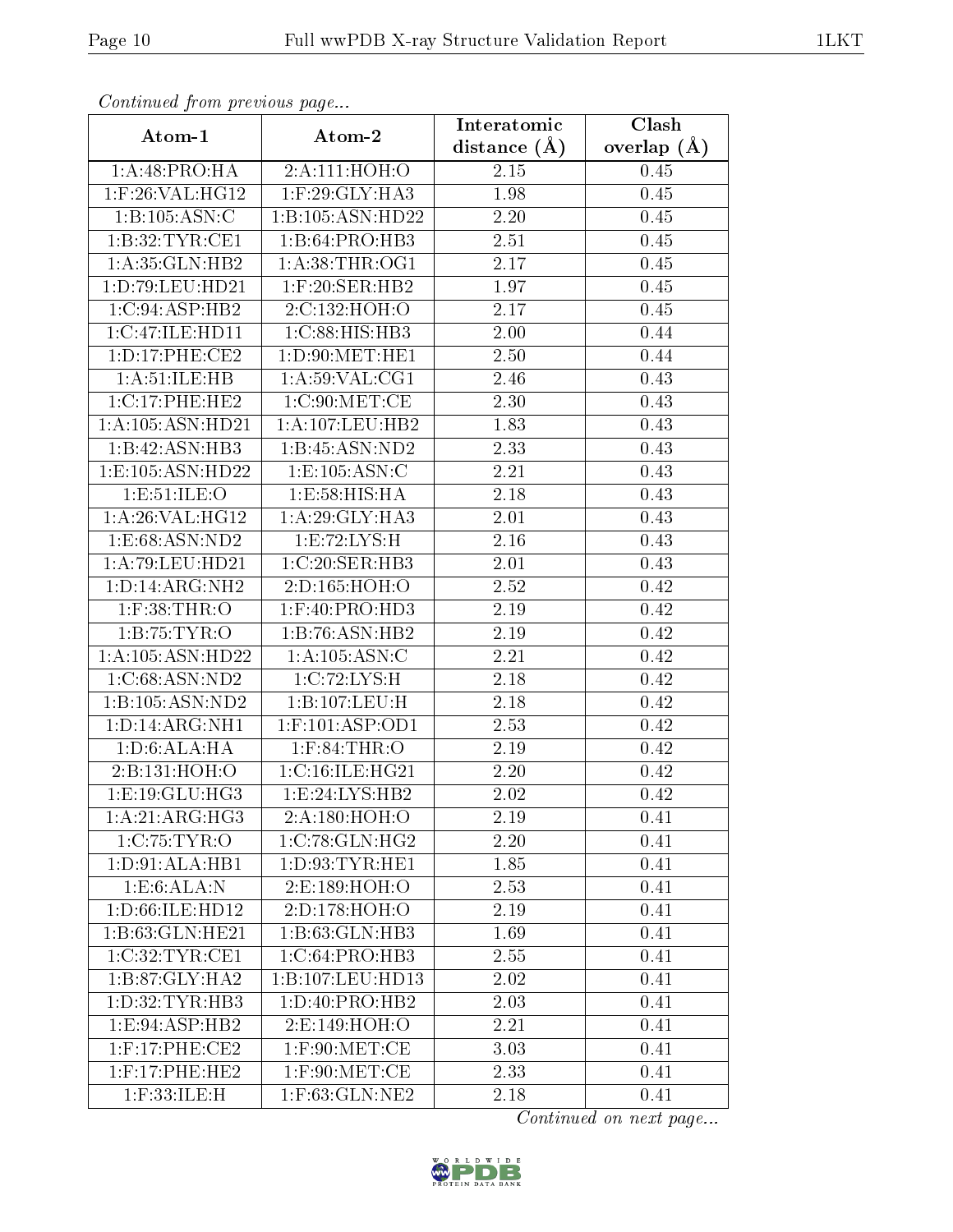| Atom-1                  | Atom-2              | Interatomic    | Clash         |
|-------------------------|---------------------|----------------|---------------|
|                         |                     | distance $(A)$ | (Å<br>overlap |
| $1:$ F:33:ILE:HG21      | $1:$ F:84:THR:HG21  | 2.02           | 0.41          |
| 1:D:10:VAL:HA           | 2:D:188:HOH:O       | 2.21           | 0.41          |
| 1:D:20:SER:HB2          | 1: E: 79: LEU: HD21 | 2.03           | 0.41          |
| 1: D: 51: ILE: O        | 1: D: 58: HIS: HA   | 2.21           | 0.41          |
| 1:A:42:ASN:HA           | 1:A:43:PRO:HD3      | 1.96           | 0.40          |
| $1:$ $F:19:$ GLU: $HG3$ | $1:$ F:24:LYS:HB2   | 2.02           | 0.40          |

Continued from previous page...

All (18) symmetry-related close contacts are listed below. The label for Atom-2 includes the symmetry operator and encoded unit-cell translations to be applied.

| Atom-1             | Atom-2                                | Interatomic<br>distance $(A)$ | Clash<br>overlap $(\AA)$ |
|--------------------|---------------------------------------|-------------------------------|--------------------------|
|                    |                                       |                               |                          |
| 1: A:86: GLN: HE21 | 1:C:60:GLN:OE1[2 747]                 | 1.08                          | 0.52                     |
| 1:B:21:ARG:HH11    | 2: E: 174: HOH: H2[2 656]             | 1.13                          | 0.47                     |
| 1:C:85:VAL:H       | $2:\overline{A:125:HOH:O[2-757]}$     | 1.17                          | 0.43                     |
| 1: A:86: GLN:NE2   | 1:C:60:GLN:OE1[2 747]                 | 1.77                          | 0.43                     |
| 1:C:60:GLN:HE21    | 2:A:145:HOH:H2[2 757]                 | 1.26                          | 0.34                     |
| 1:C:85:VAL:H       | 2:A:125:HOH:H1[2 757]                 | 1.30                          | 0.30                     |
| 1:D:86:GLN:NE2     | $1:$ F:60:GLN:OE1[2 646]              | 1.92                          | 0.28                     |
| 1:C:85:VAL:N       | $2:A:125:H\overline{OH}:O[2\quad757]$ | 1.99                          | 0.21                     |
| $1:$ F:85:VAL:H    | 2:D:171:HOH:O[2 656]                  | 1.41                          | 0.19                     |
| 1:C:60:GLN:HE21    | 2:A:145:HOH:O[2 757]                  | 1.45                          | 0.15                     |
| $1:$ F:46:GLN:O    | 2:D:203:HOH:H1[2 656]                 | 1.56                          | 0.04                     |
| 1:A:68:ASN:OD1     | 2:E:110:HOH:H2[1 556]                 | 1.57                          | 0.03                     |
| 1:C:77:GLY:N       | 1:E:78:GLN:OE1[2 656]                 | 2.17                          | 0.03                     |
| 1:C:77:GLY:H       | 1:E:78:GLN:OE1[2 656]                 | 1.59                          | 0.01                     |
| 1: D:86: GLN: HE21 | $1:$ F:60:GLN:OE1[2 646]              | 1.59                          | 0.01                     |
| $1:$ F:61:ILE:O    | 2:D:167:HOH:H2[2 656]                 | 1.59                          | 0.01                     |
| 1:C:76:ASN:CA      | 1:E:78:GLN:OE1[2 656]                 | 2.19                          | 0.01                     |
| $1:$ F:69:ALA:O    | 2:B:144:HOH:H1[2 656]                 | 1.60                          | 0.00                     |

### 5.3 Torsion angles (i)

#### 5.3.1 Protein backbone (i)

In the following table, the Percentiles column shows the percent Ramachandran outliers of the chain as a percentile score with respect to all X-ray entries followed by that with respect to entries of similar resolution.

The Analysed column shows the number of residues for which the backbone conformation was analysed, and the total number of residues.

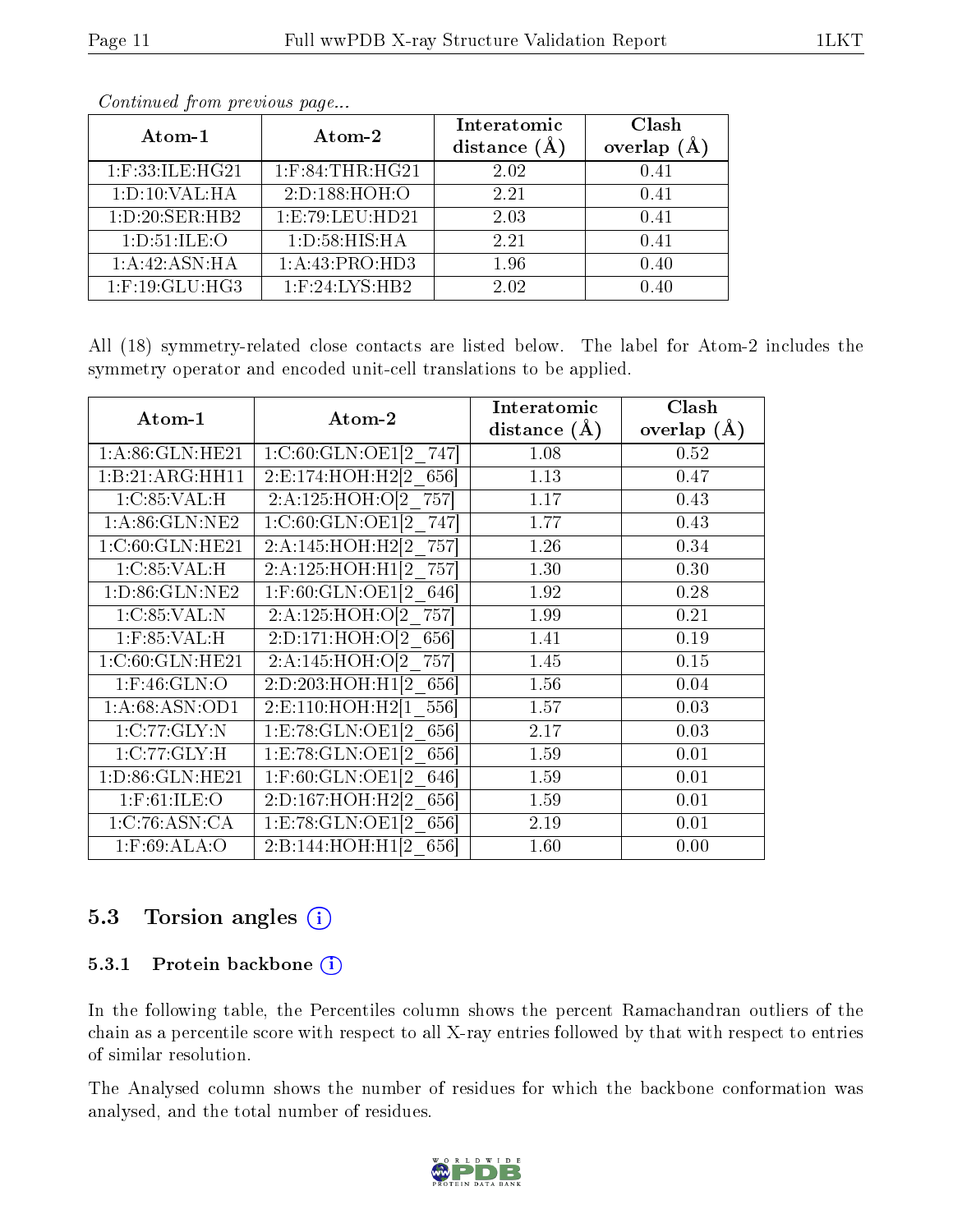| Mol | Chain        | Analysed        | Favoured     | Allowed  | Outliers         |     | Percentiles      |
|-----|--------------|-----------------|--------------|----------|------------------|-----|------------------|
| 1   | А            | $102/104$ (98%) | 101 $(99\%)$ | $1(1\%)$ | 0                | 100 | 100 <sup>1</sup> |
|     | B            | $102/104(98\%)$ | 101 $(99\%)$ | $1(1\%)$ | $\boldsymbol{0}$ | 100 | 100              |
|     | $\rm C$      | $102/104(98\%)$ | 101 $(99\%)$ | $1(1\%)$ | 0                | 100 | 100              |
| 1   | D            | $102/104(98\%)$ | 101 $(99\%)$ | $1(1\%)$ | $\overline{0}$   | 100 | 100              |
| 1   | E            | $102/104$ (98%) | 101 (99%)    | $1(1\%)$ | $\overline{0}$   | 100 | 100              |
| 1   | $\mathbf{F}$ | $102/104(98\%)$ | 101 $(99\%)$ | $1(1\%)$ | $\overline{0}$   | 100 | 100              |
| All | All          | 612/624 (98%)   | 606 $(99\%)$ | $6(1\%)$ | $\overline{0}$   | 100 | 100              |

There are no Ramachandran outliers to report.

#### 5.3.2 Protein sidechains (i)

In the following table, the Percentiles column shows the percent sidechain outliers of the chain as a percentile score with respect to all X-ray entries followed by that with respect to entries of similar resolution.

The Analysed column shows the number of residues for which the sidechain conformation was analysed, and the total number of residues.

| Mol | Chain        | Analysed       | Rotameric | Outliers | Percentiles |
|-----|--------------|----------------|-----------|----------|-------------|
|     | $\mathsf{A}$ | 88/88 (100%)   | 81 (92%)  | 7(8%)    | 24<br>12    |
|     | В            | 88/88 (100%)   | 81 (92%)  | 7(8%)    | 24<br>12    |
|     | $\Gamma$     | 88/88 (100%)   | 82 (93%)  | 6(7%)    | 32<br>16    |
| 1   | D            | 88/88 (100%)   | 81 (92%)  | $7(8\%)$ | 24<br>12    |
| 1   | E            | 88/88 (100%)   | 83 (94%)  | $5(6\%)$ | 41<br>20    |
| 1   | F            | 88/88 (100%)   | 83 (94%)  | 5(6%)    | 41<br>20    |
| All | All          | 528/528 (100%) | 491 (93%) | 37 (7%)  | 15<br>30    |

All (37) residues with a non-rotameric sidechain are listed below:

| Mol | Chain | Res | <b>Type</b>             |
|-----|-------|-----|-------------------------|
|     |       | 10  | $\overline{\text{VAL}}$ |
|     |       | 14  | ARG                     |
|     |       | 20  | <b>SER</b>              |
|     |       | 68  | <b>ASN</b>              |
|     |       | 86  | <b>GLN</b>              |
|     |       | 105 | <b>ASN</b>              |
|     |       | 107 | LEU                     |

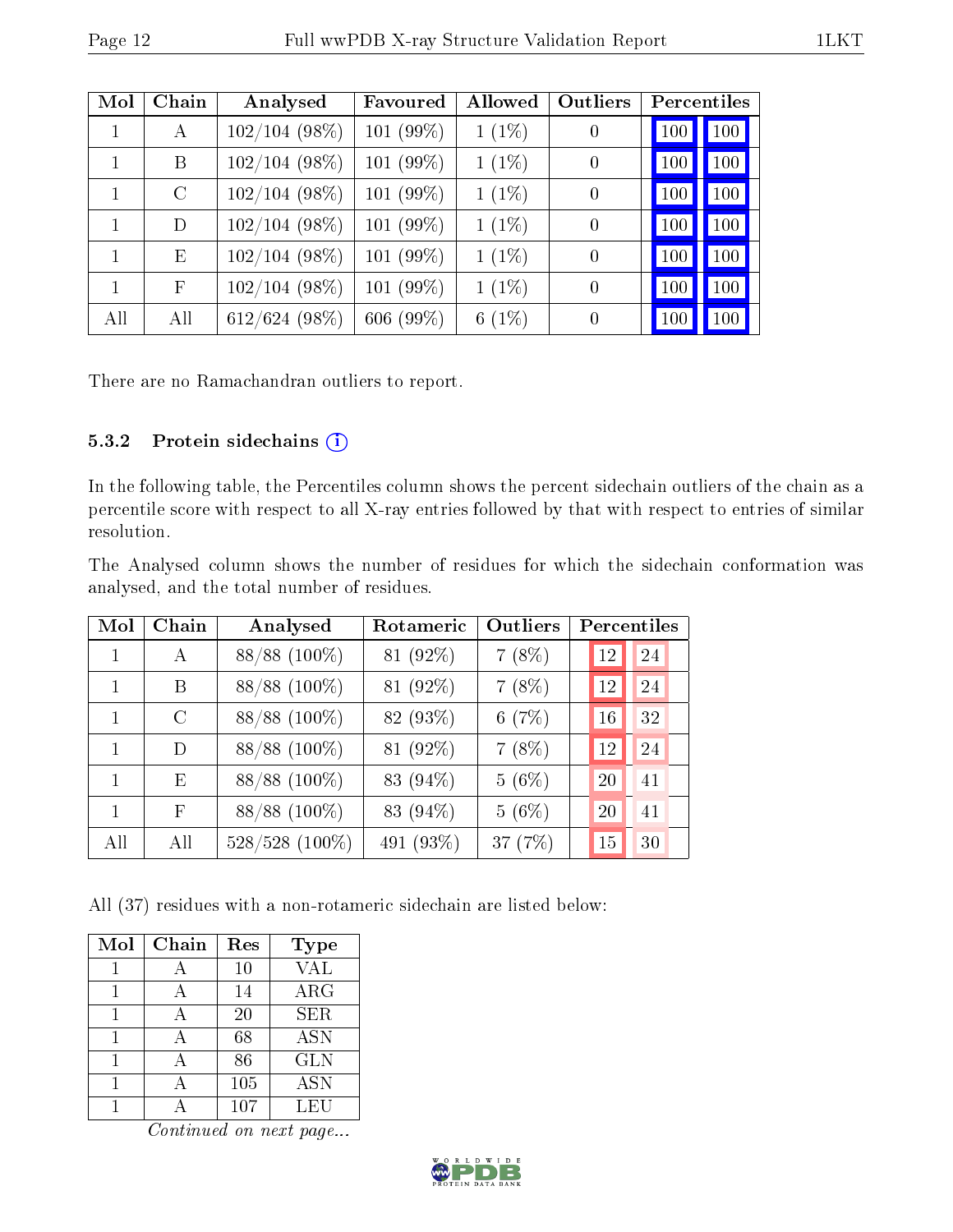| Mol            | Chain                                                                                                              | $\operatorname{Res}% \left( \mathcal{N}\right) \equiv\operatorname{Res}(\mathcal{N}_{0})\cap\mathcal{N}_{1}$ | Type                      |
|----------------|--------------------------------------------------------------------------------------------------------------------|--------------------------------------------------------------------------------------------------------------|---------------------------|
| $\overline{1}$ | $\overline{\mathrm{B}}$                                                                                            | $\overline{12}$                                                                                              | <b>ASN</b>                |
| $\overline{1}$ | $\overline{B}$                                                                                                     | 14                                                                                                           | $\rm{ARG}$                |
| $\overline{1}$ | $\overline{\mathrm{B}}$                                                                                            | $\overline{59}$                                                                                              | $\overline{\text{VAL}}$   |
| $\overline{1}$ | $\overline{\mathrm{B}}$                                                                                            | $\overline{62}$                                                                                              | <b>THR</b>                |
| $\mathbf{1}$   | $\overline{\mathrm{B}}$                                                                                            | 68                                                                                                           | $\overline{\text{ASN}}$   |
| $\mathbf{1}$   | $\overline{\mathrm{B}}$                                                                                            | 86                                                                                                           | $\overline{\text{GLN}}$   |
| $\mathbf{1}$   | $\overline{B}$                                                                                                     | 105                                                                                                          | <b>ASN</b>                |
| $\overline{1}$ | $\overline{C}$                                                                                                     | $\overline{10}$                                                                                              | $\overline{\text{VAL}}$   |
| $\mathbf{1}$   |                                                                                                                    | $\overline{12}$                                                                                              | $\overline{\mathrm{ASN}}$ |
| $\mathbf{1}$   |                                                                                                                    | 14                                                                                                           | $\overline{\rm{ARG}}$     |
| $\mathbf{1}$   | $\overline{\frac{\text{C}}{\text{C}}}} \overline{\frac{\text{C}}{\text{C}}}} \overline{\frac{\text{C}}{\text{D}}}$ | $\overline{68}$                                                                                              | <b>ASN</b>                |
| $\overline{1}$ |                                                                                                                    | $\overline{86}$                                                                                              | $\overline{\text{GLN}}$   |
| $\overline{1}$ |                                                                                                                    | 105                                                                                                          | $\overline{\text{ASN}}$   |
| $\mathbf{1}$   |                                                                                                                    | $10\,$                                                                                                       | $\overline{\text{VAL}}$   |
| $\overline{1}$ | $\overline{\rm D}$                                                                                                 | $\overline{12}$                                                                                              | $\overline{\text{ASN}}$   |
| $\mathbf{1}$   | $\overline{D}$                                                                                                     | $\overline{14}$                                                                                              | $\overline{\rm{ARG}}$     |
| $\overline{1}$ | $\overline{\rm D}$                                                                                                 | $\overline{68}$                                                                                              | $\overline{\mathrm{ASN}}$ |
| $\overline{1}$ | $\overline{\rm D}$                                                                                                 | $\overline{74}$                                                                                              | $\overline{\text{VAL}}$   |
| $\mathbf{1}$   | $\overline{\rm D}$                                                                                                 | $\overline{86}$                                                                                              | $\overline{\text{GLN}}$   |
| $\mathbf 1$    | $\overline{\rm D}$                                                                                                 | $\overline{105}$                                                                                             | <b>ASN</b>                |
| $\mathbf{1}$   | $\overline{\mathrm{E}}$                                                                                            | $\overline{14}$                                                                                              | $\overline{\rm{ARG}}$     |
| $\overline{1}$ | $\overline{E}$                                                                                                     | $\overline{20}$                                                                                              | $\overline{\text{SER}}$   |
| $\mathbf{1}$   | $\overline{\mathrm{E}}$                                                                                            | $\overline{68}$                                                                                              | $\overline{\mathrm{ASN}}$ |
| $\mathbf{1}$   | $\overline{\mathrm{E}}$                                                                                            | 86                                                                                                           | $\overline{\text{GLN}}$   |
| $\mathbf{1}$   | $\overline{E}$                                                                                                     | 105                                                                                                          | $\overline{\mathrm{ASN}}$ |
| $\mathbf{1}$   | $\overline{F}$                                                                                                     | $\overline{10}$                                                                                              | $\overline{\text{VAL}}$   |
| $\mathbf 1$    | $\frac{\overline{F}}{\overline{F}}$                                                                                | 14                                                                                                           | $\overline{\rm{ARG}}$     |
| $\mathbf{1}$   |                                                                                                                    | $\overline{68}$                                                                                              | <b>ASN</b>                |
| $\mathbf 1$    | $\overline{\overline{\mathrm{F}}}$                                                                                 | 86                                                                                                           | $\overline{\text{GLN}}$   |
| $\overline{1}$ | $\overline{\mathrm{F}}$                                                                                            | 105                                                                                                          | ASN                       |

Continued from previous page...

Some sidechains can be flipped to improve hydrogen bonding and reduce clashes. All (42) such sidechains are listed below:

| Mol | Chain        | Res | <b>Type</b>      |
|-----|--------------|-----|------------------|
|     |              | 12  | $\overline{ASN}$ |
|     |              | 28  | <b>ASN</b>       |
| 1   | А            | 46  | <b>GLN</b>       |
| 1   | А            | 63  | <b>GLN</b>       |
| 1   | $\mathbf{A}$ | 68  | <b>ASN</b>       |
| 1   |              | 105 | <b>ASN</b>       |
|     |              | 12  | <b>ASN</b>       |
|     |              | 45  | <b>ASN</b>       |

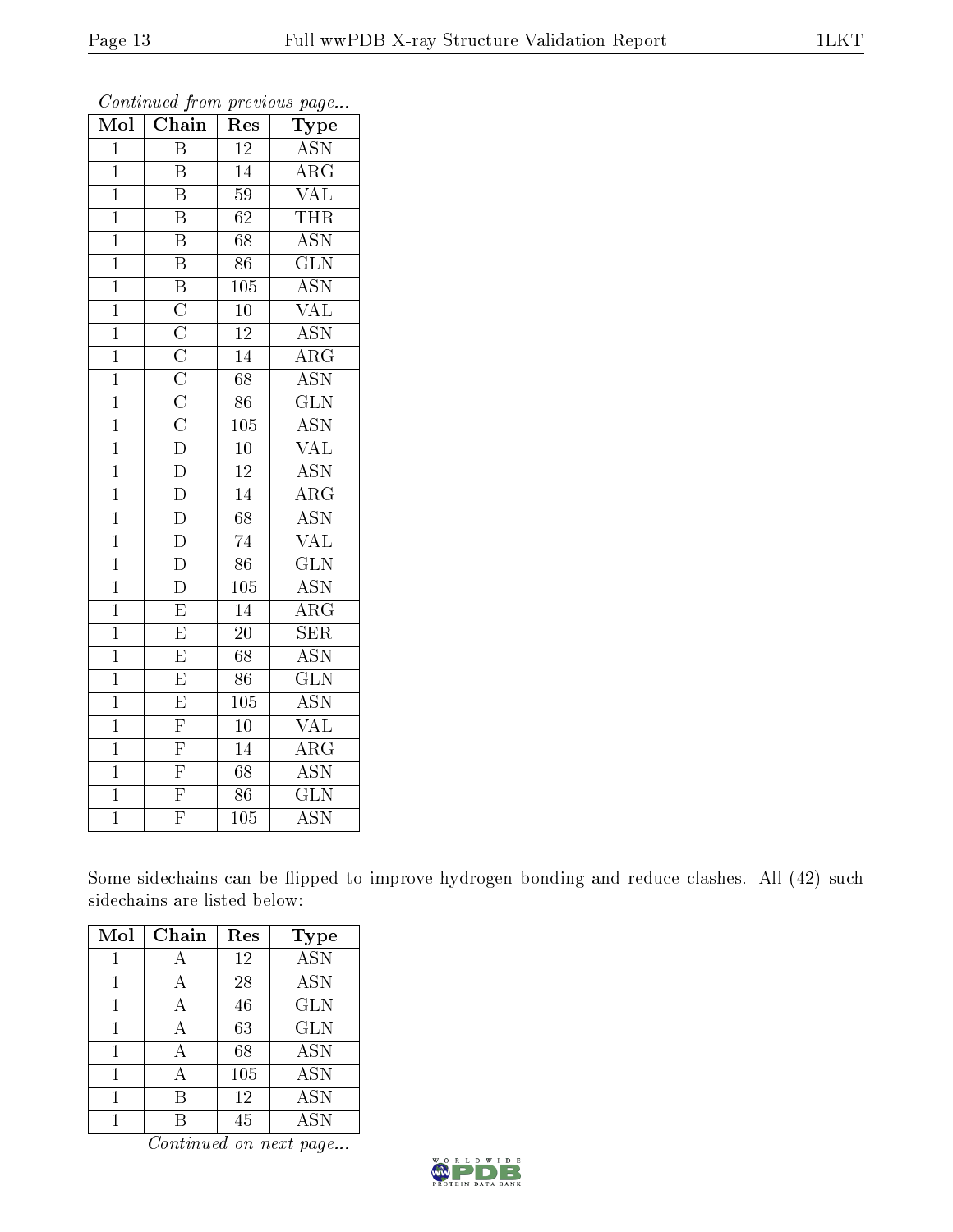| Mol            | Chain                   | Res              | Type                      |
|----------------|-------------------------|------------------|---------------------------|
| $\mathbf{1}$   | $\overline{\mathrm{B}}$ | 46               | $\overline{\text{GLN}}$   |
| $\overline{1}$ | $\overline{\mathrm{B}}$ | $\overline{63}$  | $\overline{\text{GLN}}$   |
| $\mathbf{1}$   | $\overline{\mathrm{B}}$ | $\overline{68}$  | <b>ASN</b>                |
| $\mathbf{1}$   | $\overline{\mathrm{B}}$ | $\overline{96}$  | <b>ASN</b>                |
| $\mathbf{1}$   | $\overline{\mathrm{B}}$ | $\overline{105}$ | <b>ASN</b>                |
| $\mathbf 1$    | $\overline{\mathrm{C}}$ | $\overline{7}$   | $\overline{\mathrm{ASN}}$ |
| $\mathbf{1}$   | $\overline{\rm C}$      | $\overline{12}$  | $\rm \overline{ASN}$      |
| $\mathbf 1$    | $\overline{\text{C}}$   | 46               | $\overline{\text{GLN}}$   |
| $\mathbf 1$    | $\overline{C}$          | 60               | $\overline{\text{GLN}}$   |
| $\overline{1}$ | $\overline{\rm C}$      | $\overline{63}$  | $\overline{\text{GLN}}$   |
| $\overline{1}$ | $\overline{\rm C}$      | 68               | $\overline{\text{ASN}}$   |
| $\overline{1}$ | $\overline{\rm C}$      | $\overline{105}$ | $\overline{\text{ASN}}$   |
| $\mathbf 1$    | $\overline{\rm D}$      | $\overline{7}$   | $\overline{\text{ASN}}$   |
| $\mathbf{1}$   | $\overline{\rm D}$      | $\overline{12}$  | $\overline{\mathrm{ASN}}$ |
| $\mathbf 1$    | $\overline{\rm D}$      | $\overline{28}$  | $\overline{\mathrm{ASN}}$ |
| $\mathbf 1$    | $\overline{\rm D}$      | 46               | $\overline{\text{GLN}}$   |
| $\mathbf 1$    | $\overline{\rm D}$      | $\overline{63}$  | $\overline{\text{GLN}}$   |
| $\mathbf{1}$   | $\overline{\rm D}$      | 68               | <b>ASN</b>                |
| $\mathbf{1}$   | $\overline{\rm D}$      | $\overline{105}$ | <b>ASN</b>                |
| $\mathbf{1}$   | $\overline{\mathrm{E}}$ | $\overline{7}$   | $\overline{\text{ASN}}$   |
| $\mathbf 1$    | $\overline{\mathrm{E}}$ | $\overline{12}$  | $\overline{\mathrm{ASN}}$ |
| $\mathbf 1$    | $\overline{\mathrm{E}}$ | $\overline{45}$  | $\overline{\mathrm{ASN}}$ |
| $\mathbf 1$    | $\overline{\mathrm{E}}$ | 46               | $\overline{\text{GLN}}$   |
| $\mathbf 1$    | $\overline{\mathrm{E}}$ | 60               | $\overline{\text{GLN}}$   |
| $\overline{1}$ | $\overline{\mathrm{E}}$ | $\overline{63}$  | $\overline{\text{GLN}}$   |
| $\mathbf{1}$   | $\overline{\mathrm{E}}$ | 68               | <b>ASN</b>                |
| $\mathbf{1}$   | $\overline{\mathrm{E}}$ | $\overline{105}$ | <b>ASN</b>                |
| $\mathbf{1}$   | $\overline{\mathrm{F}}$ | $\overline{7}$   | $\overline{\mathrm{ASN}}$ |
| $\mathbf 1$    | $\overline{F}$          | $\overline{12}$  | $\overline{\mathrm{ASN}}$ |
| $\mathbf{1}$   | $\overline{\mathrm{F}}$ | 46               | $\overline{\text{GLN}}$   |
| $\mathbf 1$    | $\overline{\mathrm{F}}$ | 53               | $\overline{\mathrm{ASN}}$ |
| $\mathbf 1$    | $\overline{\mathrm{F}}$ | 63               | $\overline{\text{GLN}}$   |
| $\mathbf 1$    | $\overline{\mathrm{F}}$ | 68               | $\overline{\text{ASN}}$   |
| $\overline{1}$ | $\overline{\mathrm{F}}$ | $\overline{105}$ | $\overline{\rm ASN}$      |

#### Continued from previous page...

#### 5.3.3 RNA [O](https://www.wwpdb.org/validation/2017/XrayValidationReportHelp#rna)i

There are no RNA molecules in this entry.

## 5.4 Non-standard residues in protein, DNA, RNA chains (i)

There are no non-standard protein/DNA/RNA residues in this entry.

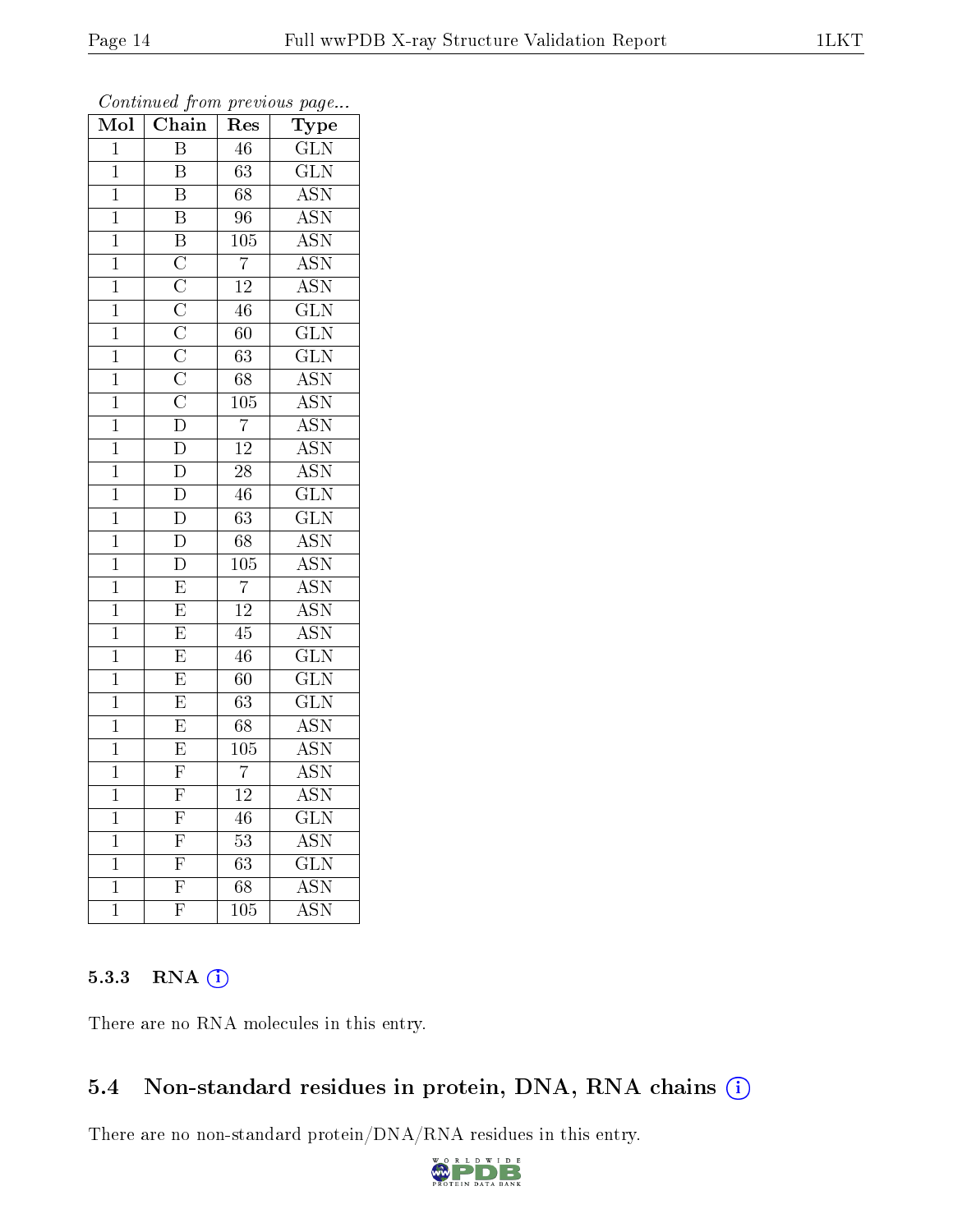### 5.5 Carbohydrates  $(i)$

There are no carbohydrates in this entry.

## 5.6 Ligand geometry  $(i)$

There are no ligands in this entry.

## 5.7 [O](https://www.wwpdb.org/validation/2017/XrayValidationReportHelp#nonstandard_residues_and_ligands)ther polymers  $(i)$

There are no such residues in this entry.

### 5.8 Polymer linkage issues  $(i)$

There are no chain breaks in this entry.